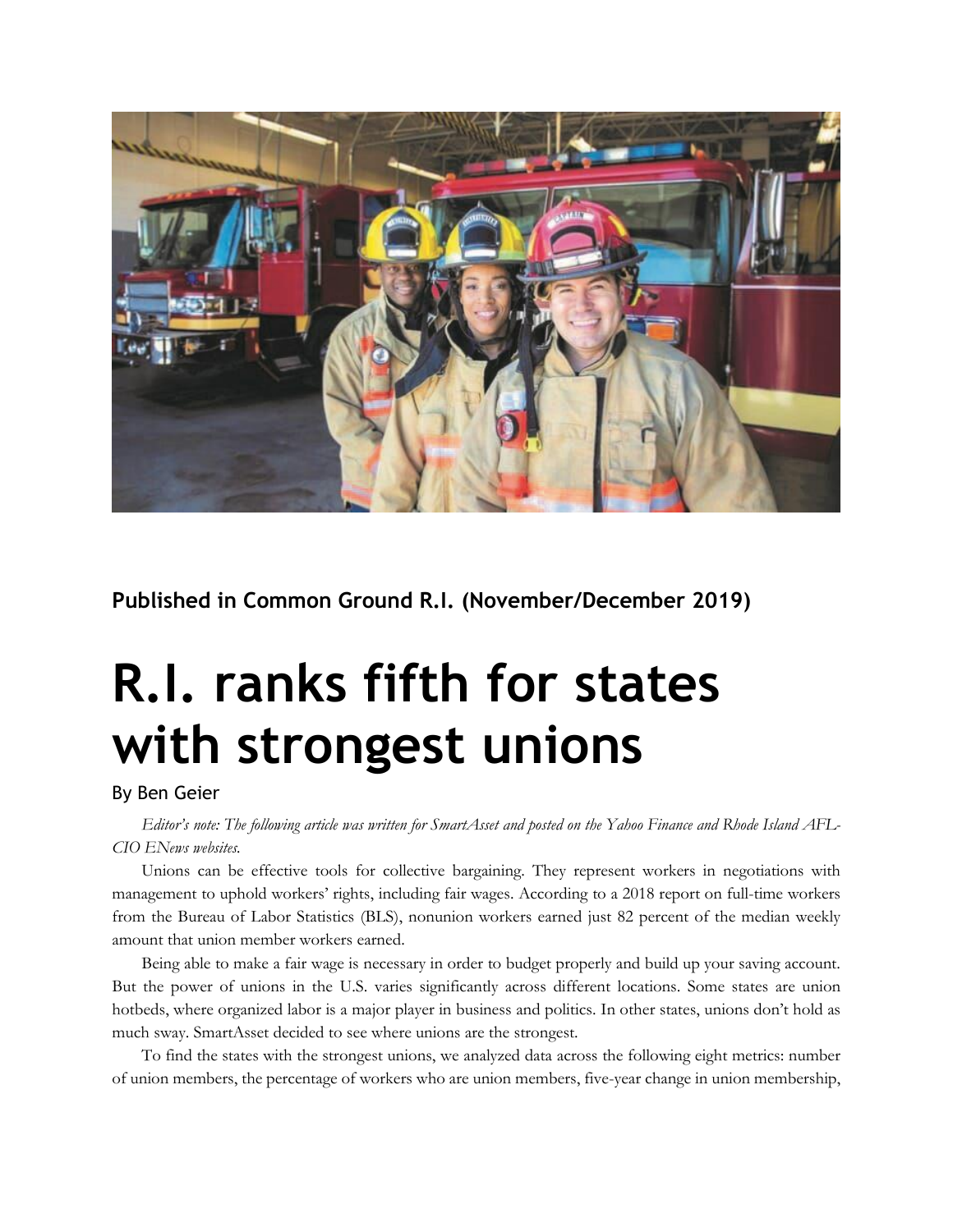average annual wage for all occupations, average annual wage for middle school teachers, the salary ratio of teachers to all occupations, the average wage for firefighters and the salary ratio of firefighters to all occupations.

We looked specifically at teachers and firefighters, because according to the BLS, the highest unionization rates among occupational groups in 2018 were in protective service occupations (33.9 percent) and in education, training and library occupations (33.8 percent). Firefighters and middle school teachers are prominent occupations within both of those industries and workers in those jobs tend to make salaries toward the middle of the ranges for all occupations within those industries. Key findings were:

- Unions are stronger on the coasts. The East Coast populates the top 10, with six states located in the Northeast. The other four states in the top 10 are either on the West Coast or in the Pacific. No states from the interior of the country are in the top 10.
	- Unions are weaker in the South. Eight of the bottom 10 states in our study are in the South. Many of them do particularly poorly in terms of number of union members and percentage of workers belonging to a union.

The top 10 list is:

- Washington The state doesn't lead any single metric but places in the top five for several. Washington has the third highest percentage of workers being union members, 19.80 percent, and the fifth highest number of union members overall, more than 658,000. Washington also has the fourth highest annual wage for all occupations, \$59,410.
- New York The state has the second-highest number of total union members, at more than 1.8 million. It also has the second-highest percentage of workers belonging to unions, 22.29 percent, and the second-highest annual wage for all occupations, \$61,870. Middle school teachers in the state make \$83,490 on average - the highest amount for this metric in the study.
- California The state ranks third overall and it has the highest number of union members of any state, at more than 2.4 million. The percentage of workers in unions in California is just 14.67 percent, which ranks a bit lower than some other states in the top 10 but still comes in ninth overall. Union membership in California has gone down 2.59 percent in the past five years. Firefighters in California earn \$81,580 on average, the highest amount in the study. That is 137.92 percent of the average for all occupations, the second-highest ratio for this metric in the study.
- Connecticut -- The average annual wage across all occupations in Connecticut is \$60,780, the third-highest in the study. Firefighters earn \$63,630 on average, the seventh-highest average in the study. That's 104.69 percent of the average across all occupations, a top-20 rate. Connecticut comes in sixth overall in terms of the percentage of workers in unions at 15.93 percent.
- Rhode Island -- In the Ocean State, middle school teachers earn an average of \$72,180, the eighth-highest average in the study. That total is 131.69 percent of the average income across other professions, the fourthhighest ratio in the study for this metric. Around 17.34 percent of workers are part of a union, a top-five rate.
- Massachusetts The Bay State leads the study in terms of average salary across all occupations at \$63,910. It ranks second for middle school teacher pay at \$79,030. There are more than 462,000 members of unions in Massachusetts, the 11th-highest amount for this metric in the study. Be sure to manage your tax liabilities properly here as you grow your wealth as Massachusetts is the No. 4 state where it costs the most to be rich.